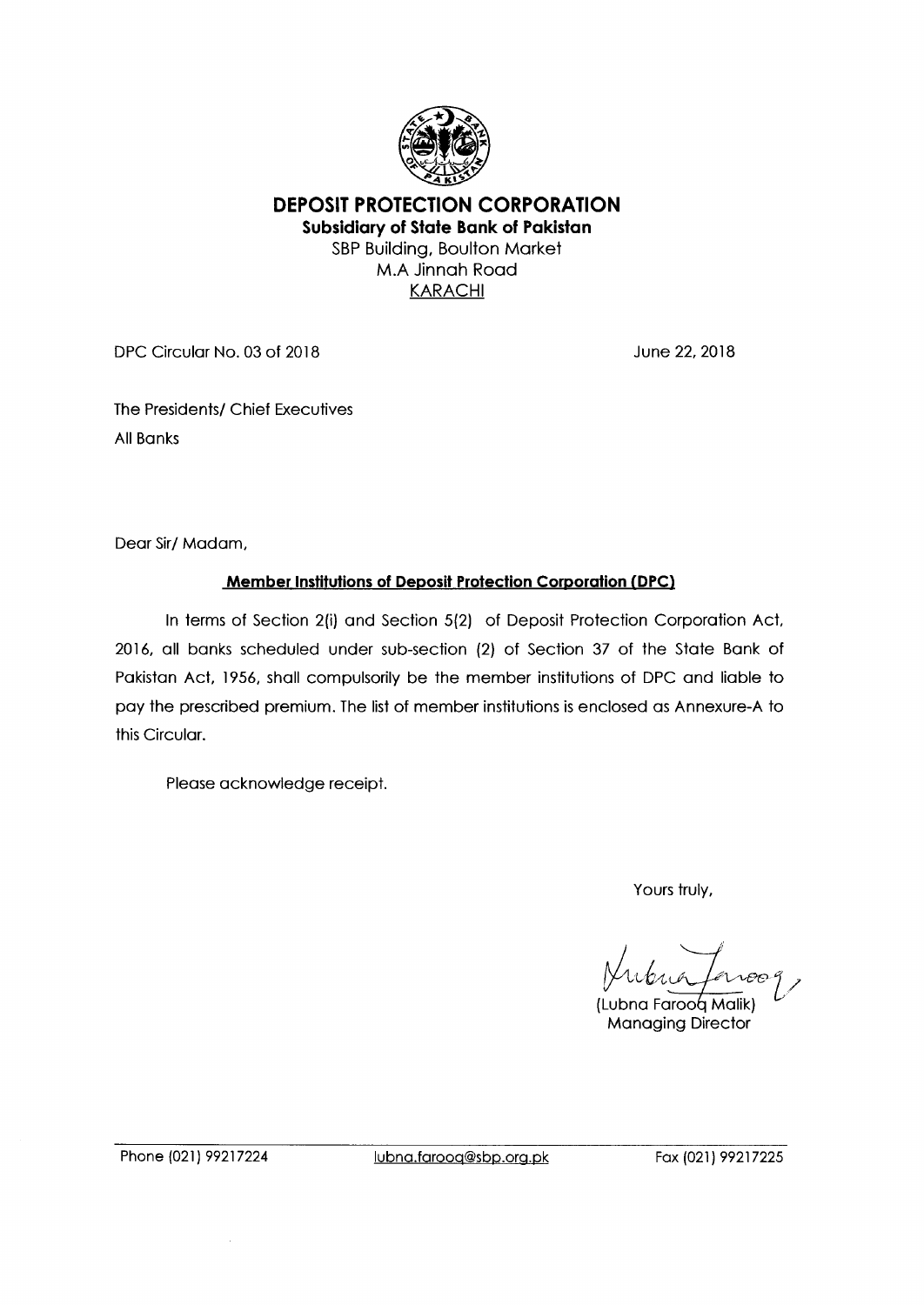#### **Annexure-A**

## **The List of Banks Becoming Member of Deposit Protection Corporation under Sections 2(i) & 5(2) of the Deposit Protection Corporation Act 2016**

### Specialized Banks

- 1. Industrial Development Bank Limited
- 2. SME Bank Limited
- 3. The Punjab Provincial Cooperative Bank Limited
- 4. Zari Taraqiati Bank Limited

### Commercial Banks

- 5. First Women Bank Limited
- 6. National Bank of Pakistan
- 7. Sindh Bank Limited
- 8. The Bank of Khyber
- 9. The Bank of Punjab
- 10. Allied Bank Limited
- 11. Askari Bank Limited
- 12. Bank Alfalah Limited
- 13. Bank AL Habib Limited
- 14. Faysal Bank Limited
- 15. Habib Bank Limited
- 16. Habib Metropolitan Bank Limited
- 17. JS Bank Limited
- 18. MCB Bank Limited
- 19. SAMBA Bank Limited
- 20. SILKBANK Limited
- 21. Soneri Bank Limited
- 22. Standard Chartered Bank (Pakistan) Limited
- 23. Summit Bank Limited
- 24. United Bank Limited
- 25. Albaraka Bank (Pakistan) Limited
- 26. Banklslami Pakistan Limited